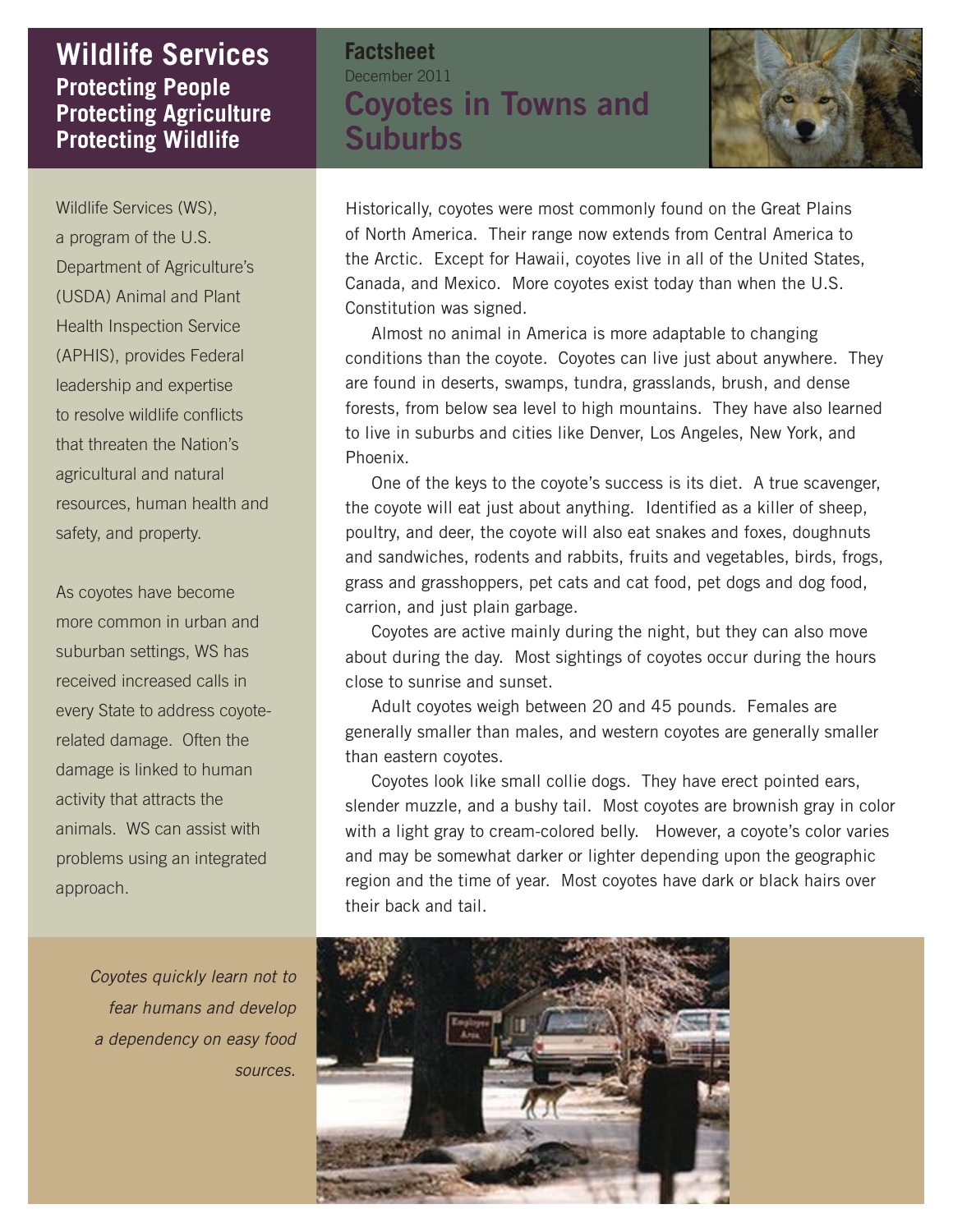A high reproductive rate and the rapid growth of its offspring also aid in the coyote's success. Coyotes breed in February and March, and pups are born about 60 days later. During this time, territorial male coyotes do not tolerate other canines in their territory; many conflicts between coyotes and domestic dogs result from this territorial behavior. An average coyote litter contains four or five pups, born in dens. In urban environments, dens can be in storm drains, under storage sheds, in holes dug in vacant lots, parks, or golf courses, or any other dark, dry place.

 Coyote pups are cared for, fed, and protected by both parents. The pups mature quickly and can eat meat and move about well by the time they are a month old. By 6 months, pups have permanent teeth and are taught to hunt for food. During this time of pup rearing, the amount of food that coyotes hunt and eat increase significantly. As a result, conflicts between coyotes and humans are common. It is not unusual to observe a family of coyotes traveling through urbanized areas such as parks or golf courses. If food is deliberately or inadvertently provided by people, the pups quickly learn not to fear humans and develop a dependency on easy food sources.

 The pups are fully independent at about 9 months, and they disperse. During the next year, these young adults may be seen as nuisances in urban/suburban areas while they seek safe living areas away from established coyote territories. A few pups may stay with the parents, forming family groups as population densities increase or where food is abundant, such as in urbanized areas. Coyotes adapting to an urban environment can become bolder because they are less likely to be harmed and more likely to associate people with an easy and dependable food source.

## **Urban Area Coyote**

Coyotes have learned that small dogs and cats are easy prey. Newspapers across the country have carried stories of coyotes harassing leashed dogs on walks with their owners in and near parks and golf courses within city limits. Calls to WS for help or information about urban coyotes often pertain to the animals attacking pets, eating garbage, or simply coming too close to houses or people on foot.

 Remember, all wild animals are unpredictable and caution is the watchword when they are around. Don't ever put food out to lure them closer. Nearly all wild animal bites occur when people attempt to feed wildlife or treat them like domestic animals.

 Here are some steps you can take to reduce the chance of human-coyote conflicts:

- Do not feed coyotes!
- Eliminate sources of water, particularly in dry climates.
- Bird feeders should be positioned so that coyotes cannot get feed. Coyotes are attracted by bread, table scraps, and even seed. They may also be attracted by the birds and rodents that come to feeders.
- Do not discard edible garbage where coyotes can get to it.
- Secure garbage containers and eliminate garbage odors.
- Feed pets indoors whenever possible. Pick up any leftovers if feeding outdoors. Store pet and livestock feed where it is inaccessible to wildlife.
- Trim and clean, near ground level, any shrubbery that provides hiding cover for coyotes or prey.
- Fencing your yard could deter coyotes. The fence should be at least 6 feet high with the bottom extending at least 6 inches below ground level for best results.
- Don't leave small children unattended outside if coyotes have been frequenting the area.
- Don't allow pets to run free. Keep them safely confined and provide secure nighttime housing for them. Walk your dog on a leash and accompany your pet outside, especially at night. Provide secure shelters for poultry, rabbits, and other vulnerable animals.